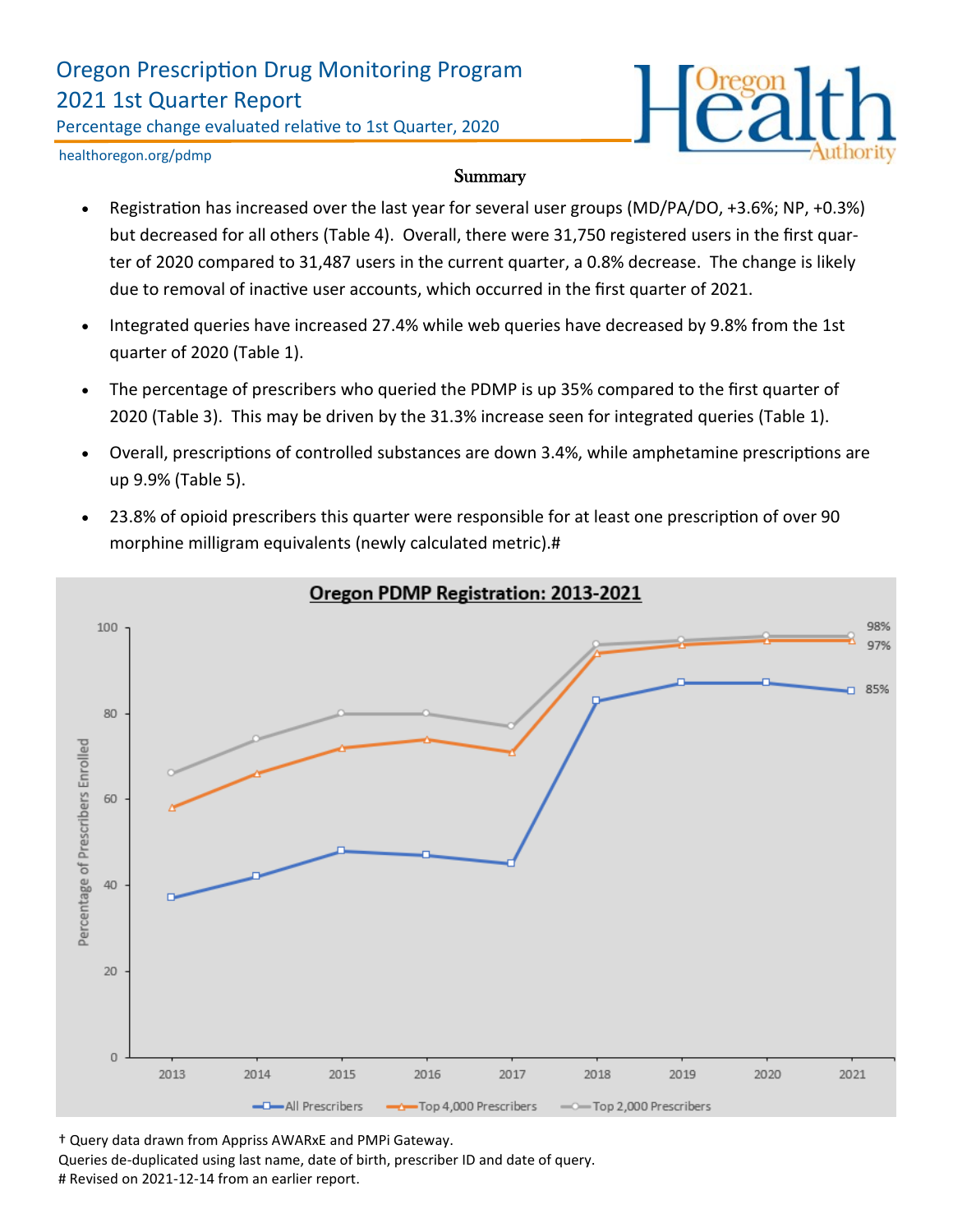

healthoregon.org/pdmp

### Table 1. PDMP Queries Summary Statistics: January-March, 2021

| <b>Measure</b>              | <b>Web Portal</b> | % Change* | Integrated               | % Change*                |
|-----------------------------|-------------------|-----------|--------------------------|--------------------------|
| Queries +                   | 288,752           | $-9.8%$   | 6,984,428                | $+27.4%$                 |
| <b>Healthcare providers</b> | 80,520            | $-1.5%$   | 5,982,142                | $+31.3%$                 |
| <b>Pharmacies</b>           | 57,702            | $-29.9%$  | 1,002,286                | $+8.4%$                  |
| <b>Delegates</b>            | 150,445           | $-3.5%$   | $\overline{\phantom{a}}$ | $\overline{\phantom{0}}$ |

- Web Portal queries have decreased from the same quarter last year across all user groups.
- Integrated Query data indicates that the number of integrated queries from healthcare providers and pharmacists has increased over the same quarter last year. But the percent increase is smaller than recent quarters (e.g., 2019 3rd quarter—2020 3rd quarter).
- Patterns of PDMP use are likely driven by the increasing adoption of PDMP integration by hospitals, clinics and pharmacies.

| <b>Measure</b>                | Count |
|-------------------------------|-------|
| <b>Special Requests Total</b> | 84    |
| <b>Patient Records</b>        | 11    |
| <b>Healthcare Board</b>       | 67    |
| <b>Law Enforcement</b>        |       |

Table 2. Special Requests: January-March, 2021

- 84 special requests were received and processed by PDMP staff.
- Healthcare boards were the most frequent originators of these requests.
- The decrease in requests may be a consequence of COVID-19.

† Query data drawn from Appriss AWARxE web portal, the PMPi Gateway audit file and the EDIE supplementary audit file. Queries de-duplicated using last name, date of birth, prescriber ID and date of query.

<sup>\*</sup> Percentage change figures evaluated relative to the same time period during the prior year.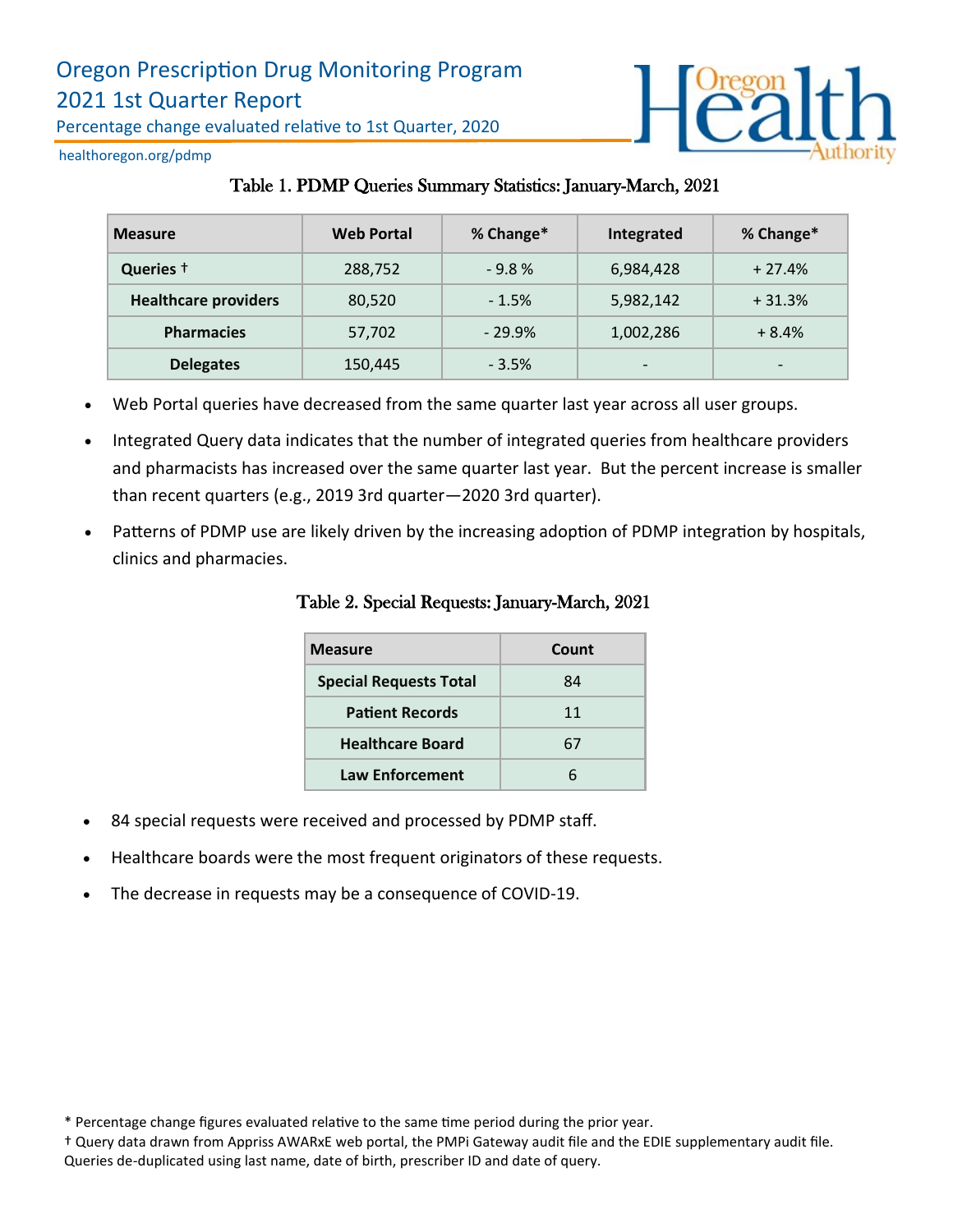

healthoregon.org/pdmp

## Table 3. PDMP Enrollment and System Use: January-March, 2021

|                           | <b>Prescribers</b> | <b>Enrolled</b> | <b>Web Queried</b> | Integrated      | <b>Total Queried</b> |
|---------------------------|--------------------|-----------------|--------------------|-----------------|----------------------|
| <b>All Prescribers</b>    | 18,310             | 15,473/84.5%    | 5,989 / 36.1 %     | 11,391 / 73.6 % | 12,682 / 82.0 %      |
| <b>Top 4K Prescribers</b> | 4,000              | 3,858 / 96.5 %  | 2,295/59.5%        | 3,413/88.5%     | 3,664 / 95.0 %       |
| <b>Top 2K Prescribers</b> | 2,000              | 1,957 / 97.9 %  | 1,264/64.6%        | 1,762 / 90.0 %  | 1,869 / 95.5 %       |

- During the 1st quarter of 2021 there were 18,310 prescribers who wrote prescriptions for controlled substances in Oregon.
- At the close of the 1st quarter, 82 % of enrolled prescribers queried the system; 95 % of the top 4,000 prescribers; 95.5 % of the top 2,000 prescribers through the web portal or integration.
- The percentage of enrolled prescribers who queried the system has increased 35 % since the first quarter of 2020, when 60.7 % of enrolled prescribers submitted queries.

| <b>Discipline</b> | <b>Total User</b><br><b>Accounts</b> | % Change* | Web Users <sup>++</sup> | % Change* | Integrated<br><b>Users</b> | % Change* |
|-------------------|--------------------------------------|-----------|-------------------------|-----------|----------------------------|-----------|
| MD/PA/DO          | 17,528                               | $+3.6%$   | 1,812                   | $-16.1%$  | 12,672                     | $+5.3%$   |
| NP/CNS-PP         | 4,015                                | $+0.3%$   | 976                     | $-5.7%$   | 2,897                      | $+6.5%$   |
| <b>RPh</b>        | 3,305                                | $-10.5%$  | 1,508                   | $-12.2%$  | 342                        | $+64.4%$  |
| <b>Delegates</b>  | 3,341                                | $-16.4%$  | 1,937                   | $-16.2%$  | $\overline{\phantom{a}}$   |           |
| DDS/DMD           | 2,736                                | $-4.4%$   | 406                     | $-9.8%$   | 226                        | $+4.1%$   |
| <b>ND</b>         | 562                                  | $-2.9%$   | 145                     | $-7.1%$   | 399                        | $+2.3%$   |

## Table 4. PDMP Query by Clinical User Group: January-March, 2021

- Patterns of registration are likely driven by state mandated PDMP registration for prescribers and HIT integration efforts undertaken by health care systems.
- The number of users accessing the PDMP through the web portal is decreasing, while integrated users are increasing.

<sup>\*</sup> Percentage change figures evaluated relative to the same time period during the prior year.

<sup>±</sup> Users that have submitted a query this quarter.

<sup>†</sup> Query data drawn from Appriss AWARxE and PMPi Gateway.

Queries de-duplicated using last name, date of birth, prescriber ID and date of query.